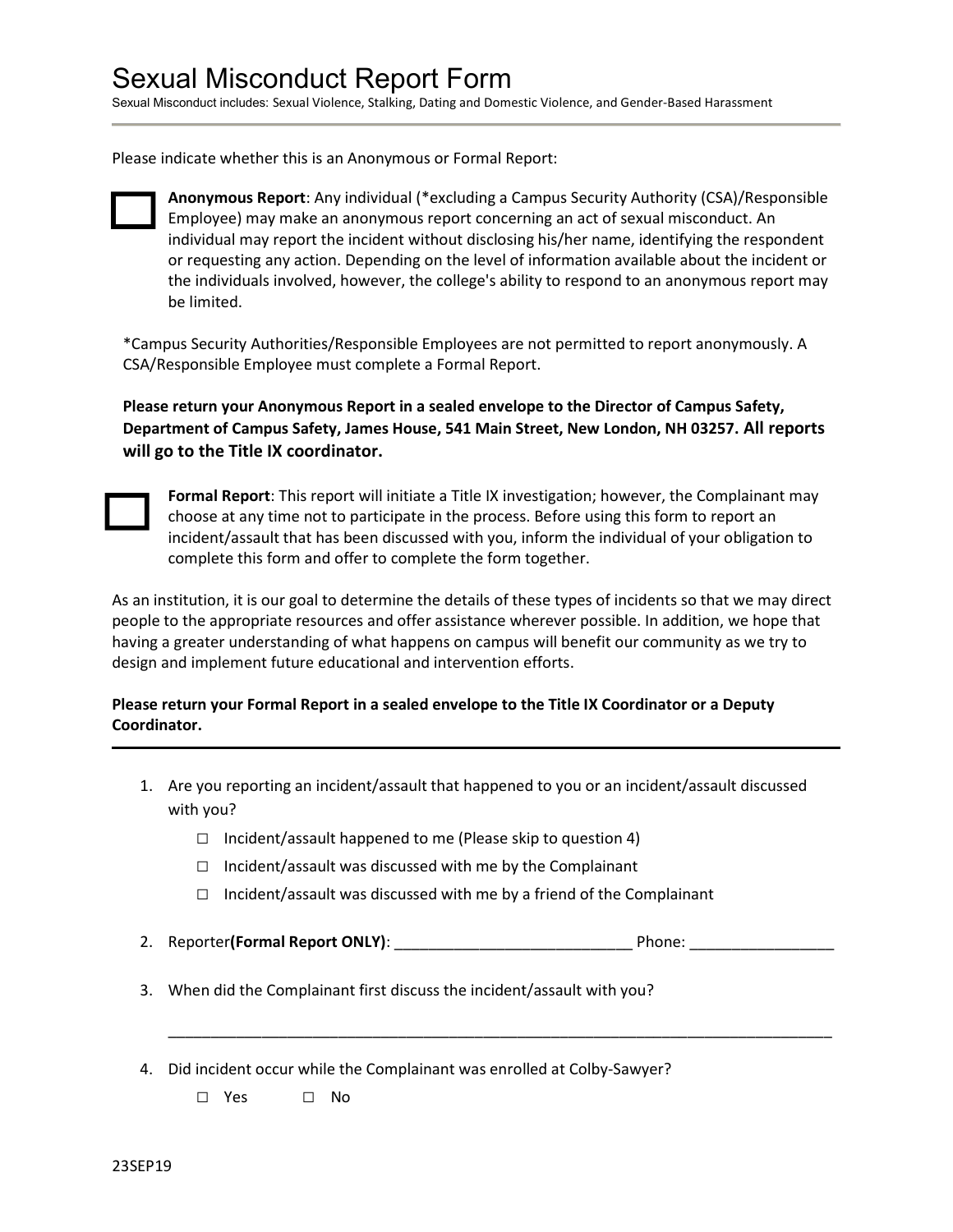|                                                                             |  |                                                                                                               | $\Box$ Off Campus                                                                                                                                                                                                                                                                                                                                                                                                                                                                                                                                                                                                                                                                                                                                                                                                                                                                                                                                                                                                                                                                                                                                                                                                                                                                                                                                                                                                                                                     |
|-----------------------------------------------------------------------------|--|---------------------------------------------------------------------------------------------------------------|-----------------------------------------------------------------------------------------------------------------------------------------------------------------------------------------------------------------------------------------------------------------------------------------------------------------------------------------------------------------------------------------------------------------------------------------------------------------------------------------------------------------------------------------------------------------------------------------------------------------------------------------------------------------------------------------------------------------------------------------------------------------------------------------------------------------------------------------------------------------------------------------------------------------------------------------------------------------------------------------------------------------------------------------------------------------------------------------------------------------------------------------------------------------------------------------------------------------------------------------------------------------------------------------------------------------------------------------------------------------------------------------------------------------------------------------------------------------------|
|                                                                             |  |                                                                                                               |                                                                                                                                                                                                                                                                                                                                                                                                                                                                                                                                                                                                                                                                                                                                                                                                                                                                                                                                                                                                                                                                                                                                                                                                                                                                                                                                                                                                                                                                       |
|                                                                             |  |                                                                                                               |                                                                                                                                                                                                                                                                                                                                                                                                                                                                                                                                                                                                                                                                                                                                                                                                                                                                                                                                                                                                                                                                                                                                                                                                                                                                                                                                                                                                                                                                       |
|                                                                             |  |                                                                                                               |                                                                                                                                                                                                                                                                                                                                                                                                                                                                                                                                                                                                                                                                                                                                                                                                                                                                                                                                                                                                                                                                                                                                                                                                                                                                                                                                                                                                                                                                       |
|                                                                             |  |                                                                                                               |                                                                                                                                                                                                                                                                                                                                                                                                                                                                                                                                                                                                                                                                                                                                                                                                                                                                                                                                                                                                                                                                                                                                                                                                                                                                                                                                                                                                                                                                       |
| 11. Describe the incident/assault (check all that applies):                 |  |                                                                                                               |                                                                                                                                                                                                                                                                                                                                                                                                                                                                                                                                                                                                                                                                                                                                                                                                                                                                                                                                                                                                                                                                                                                                                                                                                                                                                                                                                                                                                                                                       |
| $\Box$<br>□<br>□<br>$\Box$<br>□<br>□<br><b>Stalking</b><br>$\Box$<br>$\Box$ |  |                                                                                                               |                                                                                                                                                                                                                                                                                                                                                                                                                                                                                                                                                                                                                                                                                                                                                                                                                                                                                                                                                                                                                                                                                                                                                                                                                                                                                                                                                                                                                                                                       |
|                                                                             |  |                                                                                                               |                                                                                                                                                                                                                                                                                                                                                                                                                                                                                                                                                                                                                                                                                                                                                                                                                                                                                                                                                                                                                                                                                                                                                                                                                                                                                                                                                                                                                                                                       |
| Accused:                                                                    |  |                                                                                                               | Other Drugs? □ Yes □ No □ Unsure<br>Other Drugs? □ Yes □ No □ Unsure                                                                                                                                                                                                                                                                                                                                                                                                                                                                                                                                                                                                                                                                                                                                                                                                                                                                                                                                                                                                                                                                                                                                                                                                                                                                                                                                                                                                  |
| $\Box$<br>$\Box$<br>$\Box$<br>$\Box$<br>$\Box$<br>$\Box$                    |  |                                                                                                               |                                                                                                                                                                                                                                                                                                                                                                                                                                                                                                                                                                                                                                                                                                                                                                                                                                                                                                                                                                                                                                                                                                                                                                                                                                                                                                                                                                                                                                                                       |
|                                                                             |  | Location of incident/assault<br>Sexual Harassment<br>Dating/Domestic Violence<br>Verbal pressure or arguments | 5. Complainant's Sex _____________Gender Expression _____________________________<br>Age __________________ Year in School ____________________<br>$\Box$ Residence Hall $\Box$ Cottage Lane Duplex $\Box$ Off Campus<br>On-Campus (check appropriate response below)<br>$\Box$ Residence Hall $\Box$ CSC Owned or Controlled Property (not a residence hall)<br>Describe location of incident/assault (name of building, street, etc.):<br>10. Was the incident/assault associated with an organized event (campus sponsored or not)?<br>Sexual Contact (fondling, kissing, petting, but not penetration) without consent<br>Attempted intercourse without consent (penetration did not occur)<br>Intercourse (oral, anal, or vaginal penetration by penis or other object) without consent<br>Exposure of the accused genitals without consent<br>12. Was either party under in influence of alcohol or other drugs at the time of the incident/assault?<br>Complainant: Alcohol? □ Yes □ No □ Unsure<br>Alcohol? □ Yes □ No □ Unsure<br>13. Describe the pressure or force used by the a accused (Check all that apply):<br>Position of authority (supervisor, professor, college administrator, etc.)<br>Threat of physical force (with or without weapon)<br>Use of physical force (hit, held down, etc.)<br>Gave the Complainant alcohol or drugs resulting in significant incapacitation<br>Complainant was unconscious or blacked out during incident/assault |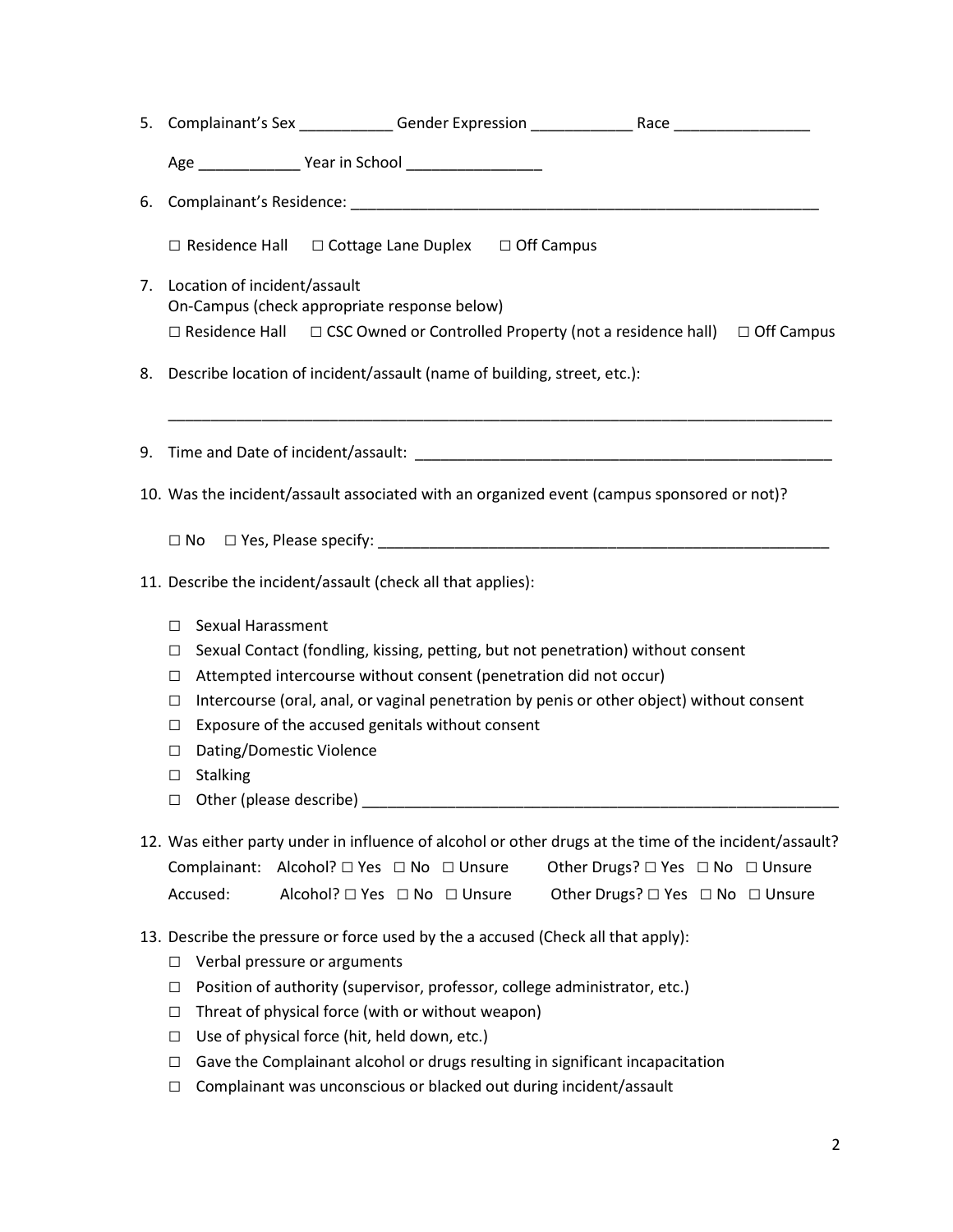| Complainant suspects that "date rape drugs" were involved in the incident/assault<br>□<br>$\Box$                                                                                                                                                            |  |  |  |
|-------------------------------------------------------------------------------------------------------------------------------------------------------------------------------------------------------------------------------------------------------------|--|--|--|
| 14. Was a weapon used in the incident/assault?                                                                                                                                                                                                              |  |  |  |
| 15. Number of those who are accused: ______ Description of accused:<br><u> 1989 - Johann John Stone, markin film yn y brening yn y brening yn y brening yn y brening yn y brening yn y b</u><br><u> 1989 - Johann Stoff, amerikansk politiker (d. 1989)</u> |  |  |  |
| 16. Status of accused:                                                                                                                                                                                                                                      |  |  |  |
| $\Box$ Student $\Box$ Faculty $\Box$ Staff $\Box$ No campus role $\Box$ Unknown                                                                                                                                                                             |  |  |  |
| 17. Describe the nature of the relationship of the accused to the Complainant prior to the incident/<br>assault:                                                                                                                                            |  |  |  |
| $\Box$ Stranger $\Box$ Spontaneous date (i.e. met at bar or party) $\Box$ Planned first date                                                                                                                                                                |  |  |  |
| $\Box$ Romantic acquaintance/on-going relationship $\Box$ Friend or nonromantic acquaintance                                                                                                                                                                |  |  |  |
|                                                                                                                                                                                                                                                             |  |  |  |
| 18. Other departments at Colby-Sawyer the Complainant has reported this incident/assault to or<br>discussed it with:                                                                                                                                        |  |  |  |
| 19. Other individuals at Colby-Sawyer the Complainant has talked with about this incident                                                                                                                                                                   |  |  |  |
| □ AC/RA □ Faculty member □ Staff member □ Other ________<br>$\Box$ Friend                                                                                                                                                                                   |  |  |  |
| 20. Did you refer the Complainant to other resources on or off campus?                                                                                                                                                                                      |  |  |  |
|                                                                                                                                                                                                                                                             |  |  |  |
| 21. Does the Complainant want to be contacted by a Campus Counselor? ____________                                                                                                                                                                           |  |  |  |
| 22. Name of Complainant (Formal Report ONLY) ___________________________________                                                                                                                                                                            |  |  |  |
| 23. How to contact Complainant (Formal Report ONLY)                                                                                                                                                                                                         |  |  |  |

## FILING YOUR REPORT

Anonymous Report: Please return your report in a sealed envelope to the Director of Campus Safety, Department of Campus Safety, James House, 541 Main Street, New London, NH 03257

Formal Report Please return the report in a sealed envelope to the Title IX Coordinator, Robin Davis or Deputy Coordinators, Mary McLaughlin (students), Laura Alexander (faculty) or Heather Zahn (staff).

3